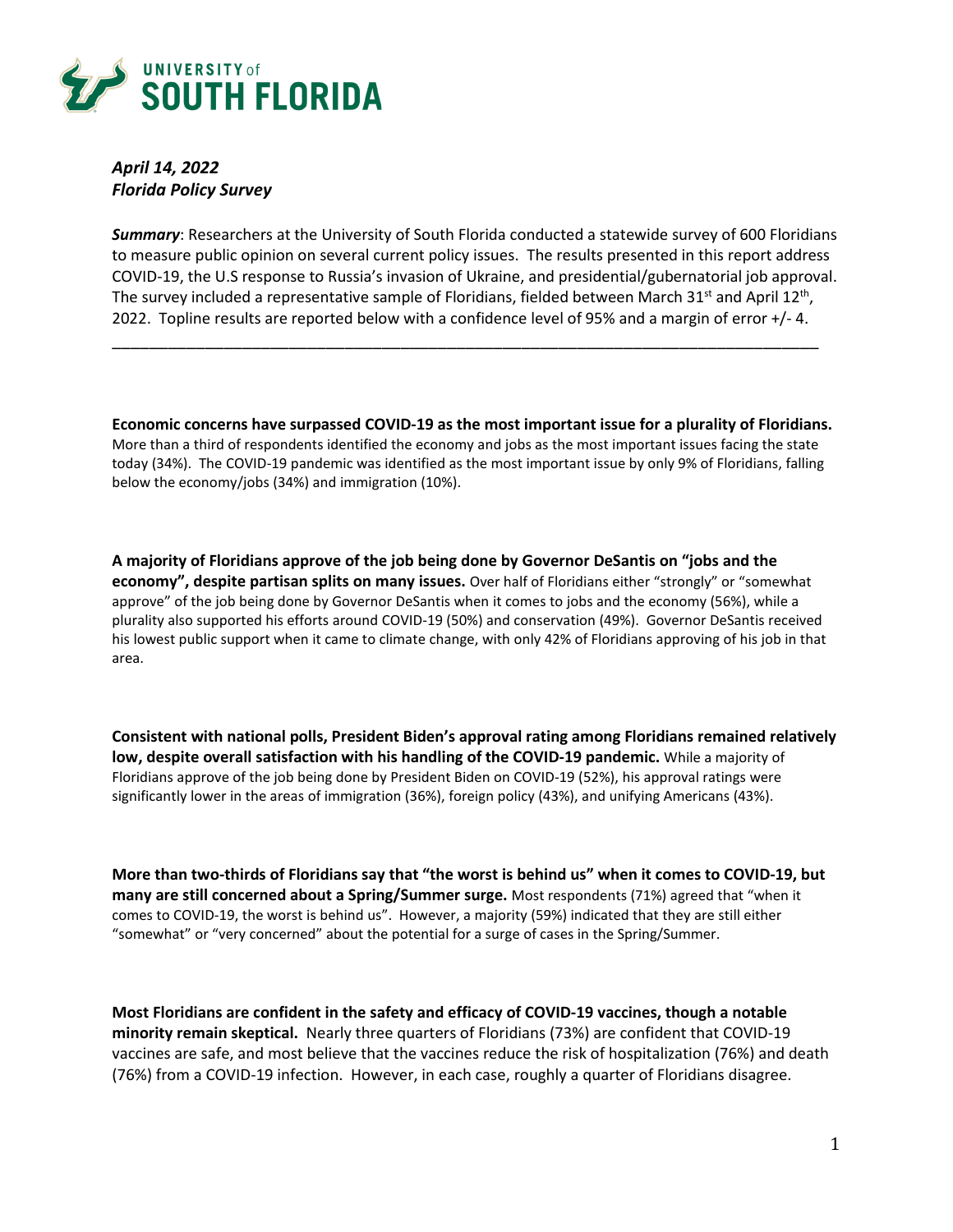

**A majority of Floridians are satisfied with the state's handling of the COVID-19 pandemic.** More than half of Floridians (60%) indicated that they are either "very" or "somewhat satisfied" with the state's handling of the COVID-19 pandemic. More than two thirds say that Florida has done either as well (32%) or better (36%) than other states in responding to the pandemic.

**A majority of Floridians support an aggressive U.S. response to Russia's invasion of Ukraine.** Most Floridians (79%) are paying close attention to the conflict in Ukraine. While 34% say that U.S. economic sanctions imposed against Russia have been appropriate, just under half (45%) feel that the U.S. response has not been aggressive enough. A large majority (74%) are in favor of the United States providing additional military support to Ukraine in the form of conventional weapons and ammunition.

**Most Floridians say that it's important for the state to divest of assets linked to Russian businesses.** The state of Florida currently holds as much as \$300 million in investments linked to Russia and Russian based companies; 86% say that it is either "somewhat" or "very important" for the state to divest of those assets in response to Russia's invasion of Ukraine.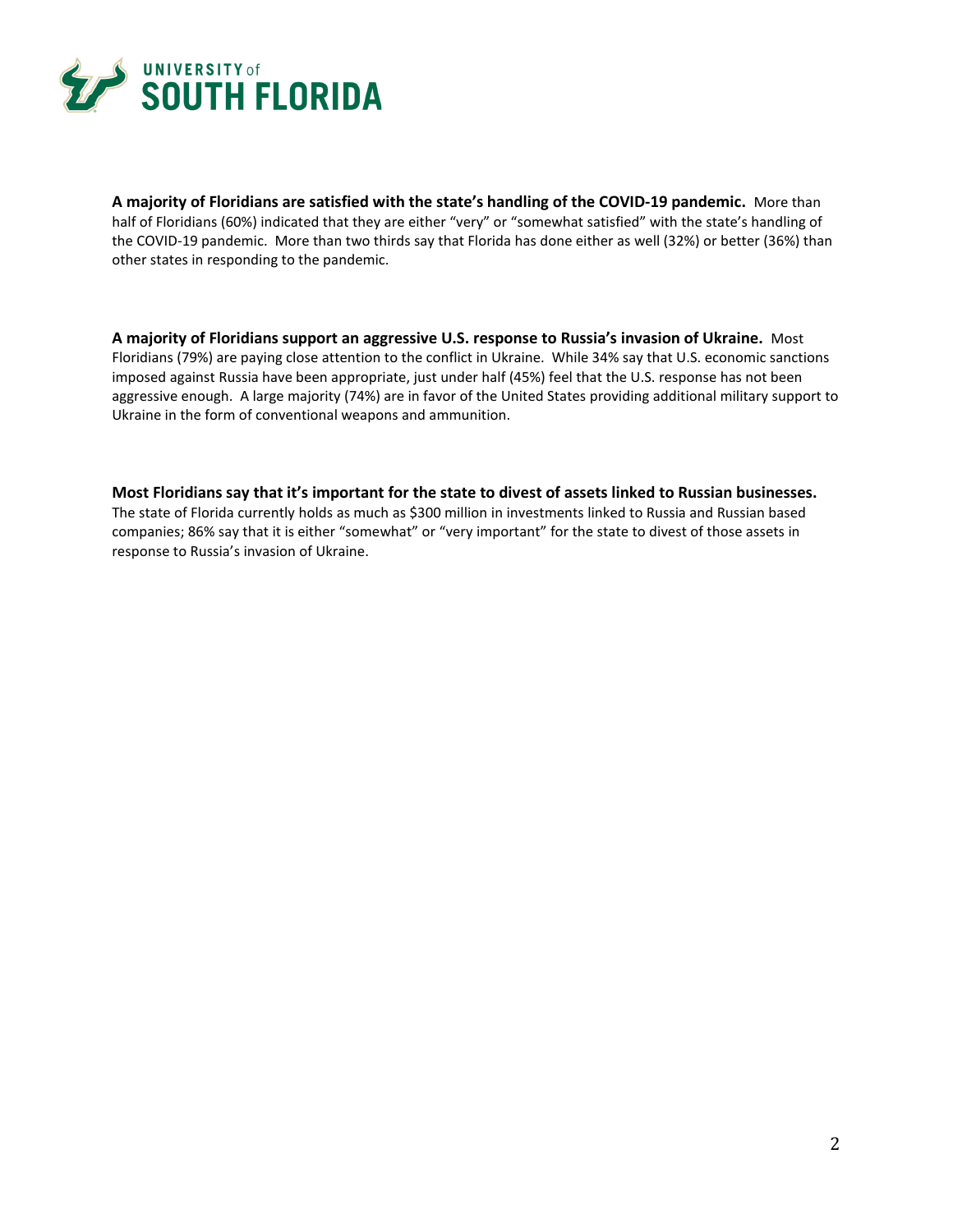

## **Summary of Responses**

*Do you approve or disapprove of the job that President Joe Biden is doing in each of the following areas? (As a percentage of total respondents by row)*

|                           | <b>Total</b><br>Approval | <b>Strongly</b><br>Approve | Somewhat<br>Approve | <b>Total</b><br><b>Disapproval</b> | Somewhat<br><b>Disapprove</b> | <b>Strongly</b><br><b>Disapprove</b> | <b>Unsure</b> |
|---------------------------|--------------------------|----------------------------|---------------------|------------------------------------|-------------------------------|--------------------------------------|---------------|
| Jobs and the Economy      | 44.1                     | 16.3                       | 27.8                | 51.7                               | 14.0                          | 37.7                                 | 4.2           |
| Foreign Policy            | 42.7                     | 18.0                       | 24.7                | 51.3                               | 14.5                          | 36.8                                 | 6.0           |
| <b>Race Relations</b>     | 47.0                     | 21.2                       | 25.8                | 46.6                               | 13.8                          | 32.8                                 | 6.3           |
| Immigration/Border        | 35.5                     | 12.5                       | 23.0                | 56.7                               | 16.7                          | 40.0                                 | 7.8           |
| COVID-19 Pandemic         | 51.5                     | 27.2                       | 24.3                | 43.6                               | 13.3                          | 30.3                                 | 4.8           |
| Climate Change            | 45.6                     | 16.8                       | 28.8                | 44.3                               | 13.8                          | 30.5                                 | 10.0          |
| <b>Unifying Americans</b> | 42.5                     | 17.7                       | 24.8                | 49.7                               | 12.2                          | 37.5                                 | 7.8           |

*N=600; (Statistically significant differences in approval exist across each policy area by political partisanship. Detailed partisanship data available upon request.)*

#### *Do you approve or disapprove of the job that Governor Ron DeSantis is doing in each of the following areas? (As a percentage of total respondents by row)*

|                            | <b>Total</b><br>Approval | Strongly<br>Approve | Somewhat<br>Approve | <b>Total</b><br><b>Disapproval</b> | Somewhat<br><b>Disapprove</b> | <b>Strongly</b><br><b>Disapprove</b> | <b>Unsure</b> |
|----------------------------|--------------------------|---------------------|---------------------|------------------------------------|-------------------------------|--------------------------------------|---------------|
| Jobs and the Economy       | 56.2                     | 30.7                | 25.5                | 35.2                               | 14.5                          | 20.7                                 | 8.7           |
| Race Relations             | 46.4                     | 25.2                | 21.2                | 42.5                               | 13.5                          | 29.0                                 | 11.2          |
| COVID-19 Pandemic          | 49.7                     | 33.7                | 16.0                | 45.1                               | 11.8                          | 33.3                                 | 5.2           |
| Climate Change             | 41.8                     | 23.0                | 18.8                | 43.5                               | 15.5                          | 28.0                                 | 14.7          |
| Conservation/Environment   | 48.7                     | 27.0                | 21.7                | 41.0                               | 15.0                          | 26.0                                 | 10.3          |
| <b>Unifying Floridians</b> | 45.2                     | 27.0                | 18.2                | 46.0                               | 12.7                          | 33.3                                 | 8.8           |

*N=600; (Statistically significant differences in approval exist across each policy area by political partisanship. Detailed partisanship data available upon request.)*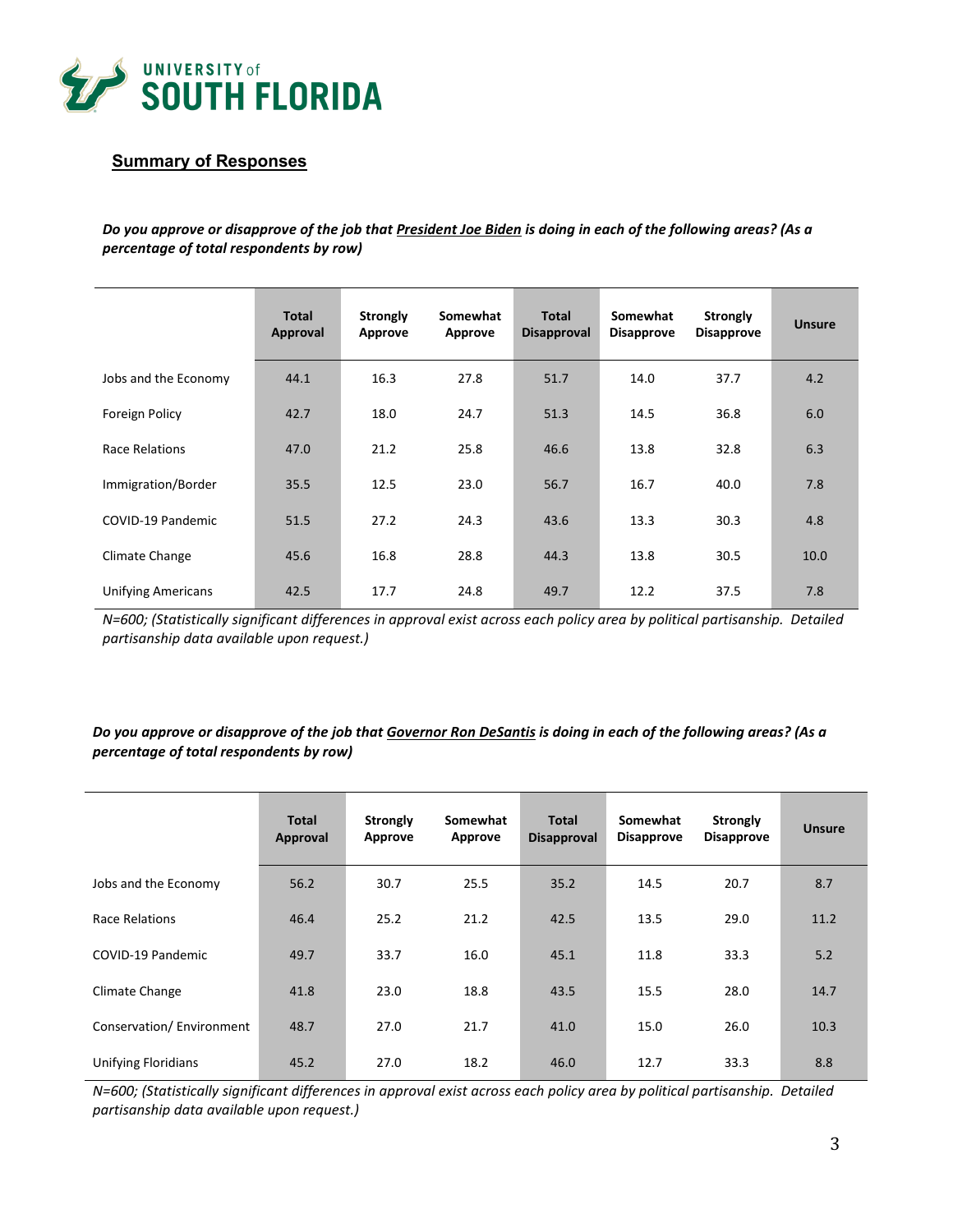

# **In your opinion, what is the most important issue facing the state of Florida today?**

|                                         | Frequency | Percentage |
|-----------------------------------------|-----------|------------|
| Economy                                 | 160       | 26.7       |
| Immigration                             | 59        | 9.8        |
| COVID-19 Pandemic                       | 54        | 9.0        |
| Government Corruption                   | 50        | 8.3        |
| Unemployment/Jobs                       | 43        | 7.2        |
| Climate Change                          | 36        | 6.0        |
| Healthcare                              | 35        | 5.8        |
| Crime                                   | 34        | 5.7        |
| Education                               | 31        | 5.2        |
| <b>Environment and Conservation</b>     | 24        | 4.0        |
| <b>Race Relations</b>                   | 16        | 2.7        |
| Infrastructure (i.e. roads and bridges) | 18        | 3.0        |
| Other                                   | 40        | 6.7        |

*N=600 (Statistically significant differences in perception of the most important issue exist by political partisanship. Detailed partisanship data available upon request.)*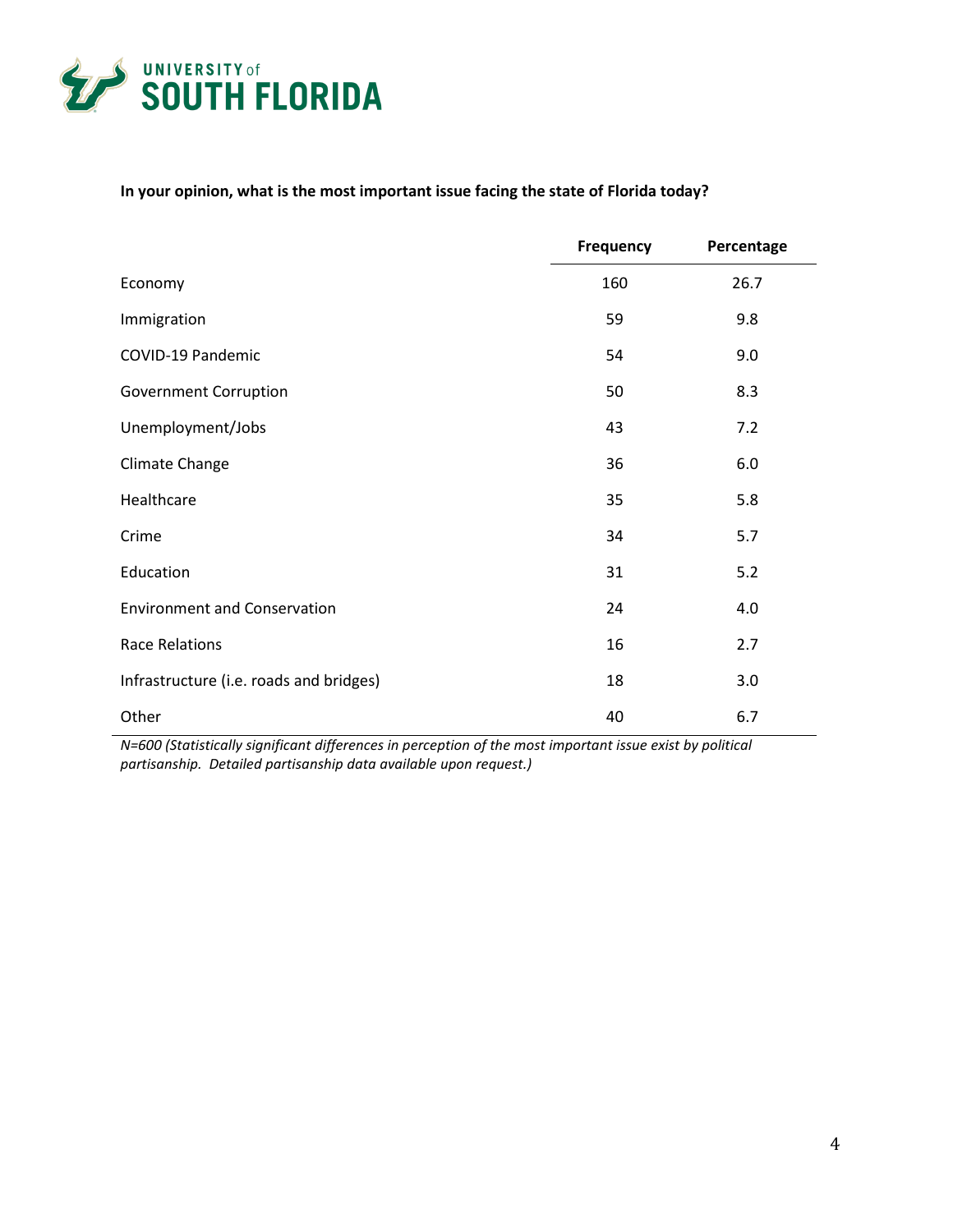

### *How concerned are you about a Spring/Summer surge in COVID-19 cases?*

|                      | <b>Frequency</b> | Percentage |
|----------------------|------------------|------------|
| Very Concerned       | 123              | 20.5       |
| Somewhat Concerned   | 232              | 38.7       |
| Not Very Concerned   | 144              | 24.0       |
| Not at All Concerned | 101              | 16.8       |

*N=600 (Very/Somewhat Concerned: Democrats = 74.8%; Independents = 62.5%; Republicans = 42.0%)*

*Please indicate your level of agreement with the following statement: When it comes to COVID-19, the worst is behind us.*

|                          | <b>Frequency</b> | Percentage |
|--------------------------|------------------|------------|
| <b>Strongly Agree</b>    | 131              | 21.8       |
| Somewhat Agree           | 296              | 49.3       |
| Somewhat Disagree        | 122              | 20.3       |
| <b>Strongly Disagree</b> | 51               | 8.5        |

*N=600 (Strongly/Somewhat Agree: Democrats = 65.4%; Independents = 65.8%; Republicans = 80.9%)*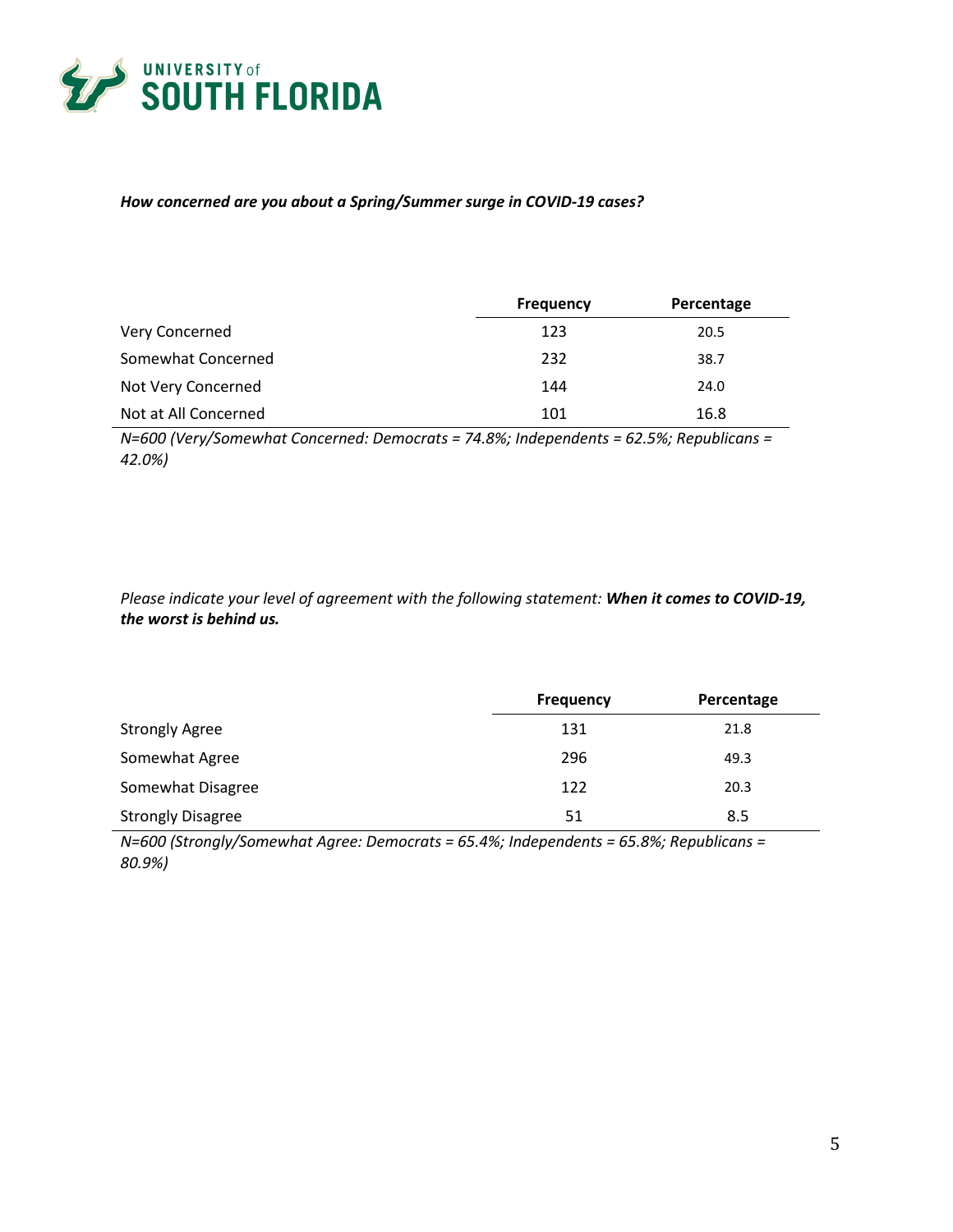

#### *How satisfied are you with Florida's handling of the COVID-19 pandemic?*

|                       | <b>Frequency</b> | Percentage |
|-----------------------|------------------|------------|
| Very Satisfied        | 172              | 28.7       |
| Somewhat Satisfied    | 188              | 31.3       |
| Somewhat Dissatisfied | 102              | 17.0       |
| Very Dissatisfied     | 138              | 23.0       |

*N=600 (Very/Somewhat Satisfied: Democrats = 34.0%; Independents = 56.6%; Republicans = 87.2%)*

#### *Do you believe that Florida should have adopted a statewide vaccine mandate?*

|     | <b>Frequency</b> | Percentage |
|-----|------------------|------------|
| Yes | 246              | 41.0       |
| No  | 354              | 59.0       |

*N=600 (YES: Democrats = 62.3%; Independents = 40.8%; Republicans = 22.9%)*

### *Do you believe that businesses in Florida should be able to require their employees to be vaccinated if they choose to do so?*

|     | <b>Frequency</b> | Percentage |
|-----|------------------|------------|
| Yes | 334              | 55.7       |
| No  | 266              | 44.3       |

*N=600 (YES: Democrats = 75.9%; Independents = 58.6%; Republicans = 38.3%)*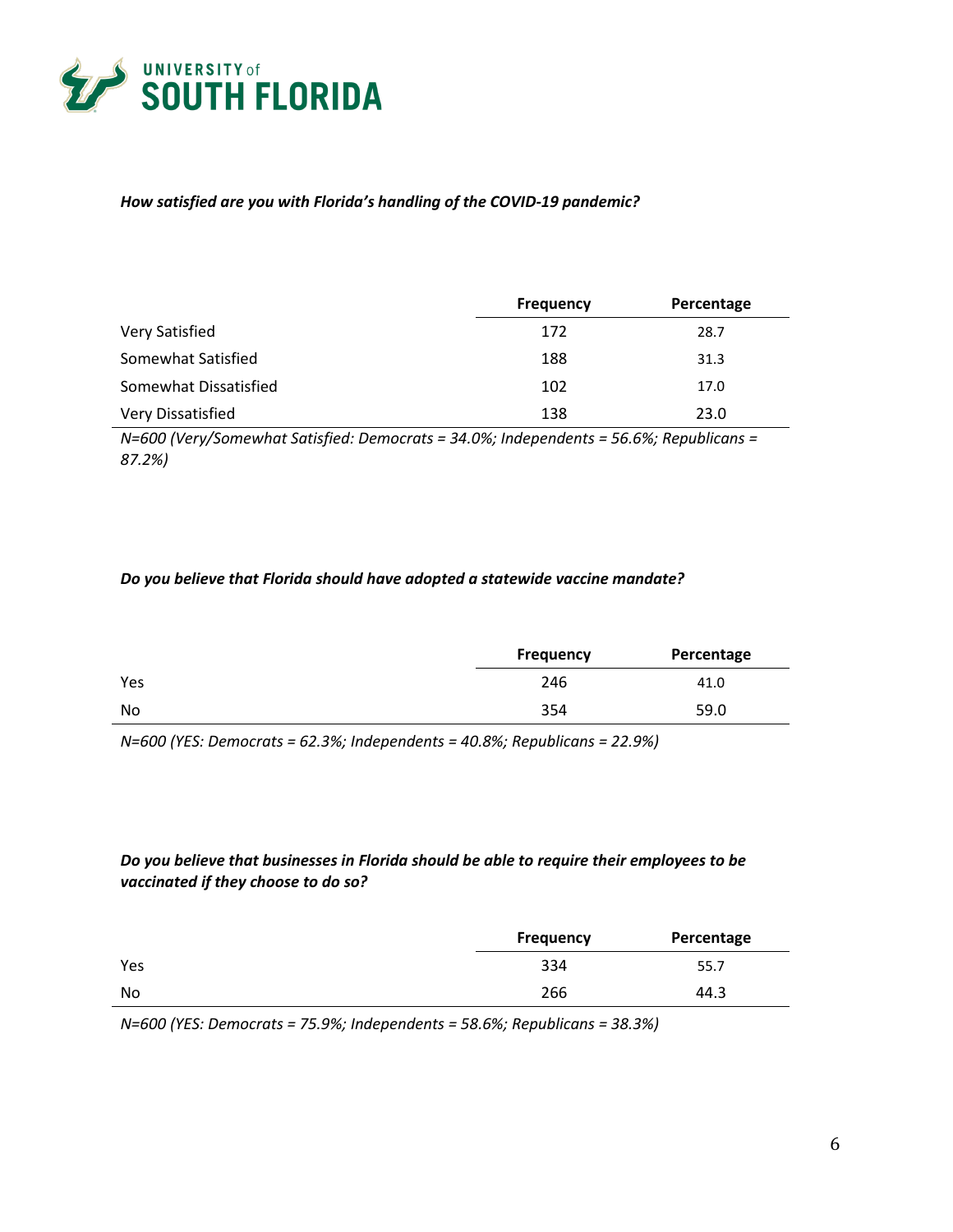

### *How confident are you that the COVID-19 vaccines are safe?*

|                      | <b>Frequency</b> | Percentage |
|----------------------|------------------|------------|
| Very Confident       | 241              | 40.2       |
| Somewhat Confident   | 194              | 32.5       |
| Not Very Confident   | 77               | 12.8       |
| Not at All Confident | 87               | 14.5       |

*N=600 (Very/Somewhat Confident: Democrats = 86.4%; Independents = 71.7%; Republicans = 62.3%)*

# *How confident are you in the COVID-19 guidance being provided by the CDC and public health officials?*

|                      | <b>Frequency</b> | Percentage |
|----------------------|------------------|------------|
| Very Confident       | 116              | 19.3       |
| Somewhat Confident   | 268              | 44.7       |
| Not Very Confident   | 119              | 19.8       |
| Not at All Confident | 97               | 16.2       |

*N=600 (Very/Somewhat Confident: Democrats = 86.9%; Independents = 63.1%; Republicans = 44.1%)*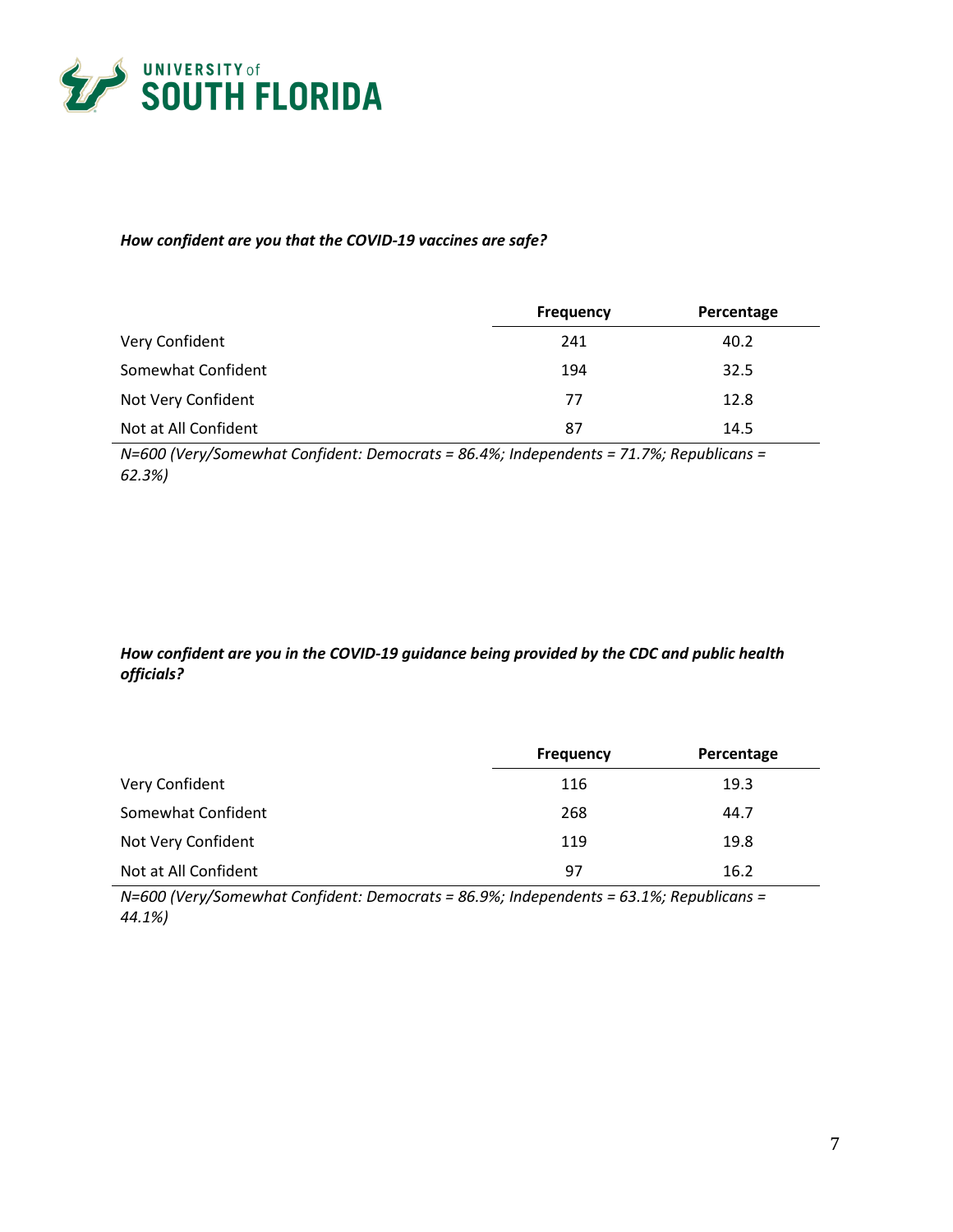

### *How do you feel Florida has done compared to other states in responding to the COVID-19 pandemic?*

|                                                 | <b>Frequency</b> | Percentage |
|-------------------------------------------------|------------------|------------|
| Florida has done better than other states       | 215              | 35.8       |
| Florida has done about the same as other states | 192              | 32.0       |
| Florida has done worse than other states        | 193              | 32.2       |

*N=600 (BETTER: Democrats = 14.1%; Independents = 30.9%; Republicans = 64.9%; WORSE: Democrats = 58.1%; Independents = 32.2%; Republicans = 9.0%)*

### *Have you spoken to your primary care physician about whether or not a COVID-19 vaccine is right for you?*

|     | Percentage<br><b>Frequency</b> |      |
|-----|--------------------------------|------|
| Yes | 289                            | 48.2 |
| No  | 311                            | 51.8 |

### *Have the COVID-19 vaccines been more effective, less effective, or about as effective as you expected them to be?*

|                                  | <b>Frequency</b> | Percentage |
|----------------------------------|------------------|------------|
| More effective than I expected   | 121              | 20.2       |
| About as effective as I expected | 373              | 62.2       |
| Less effective than I expected   | 106              | 17.7       |

*N=600 (MORE: Democrats = 27.7%; Independents = 21.1%; Republicans = 13.8%; LESS: Democrats = 5.2%; Independents = 21.7%; Republicans = 26.1%)*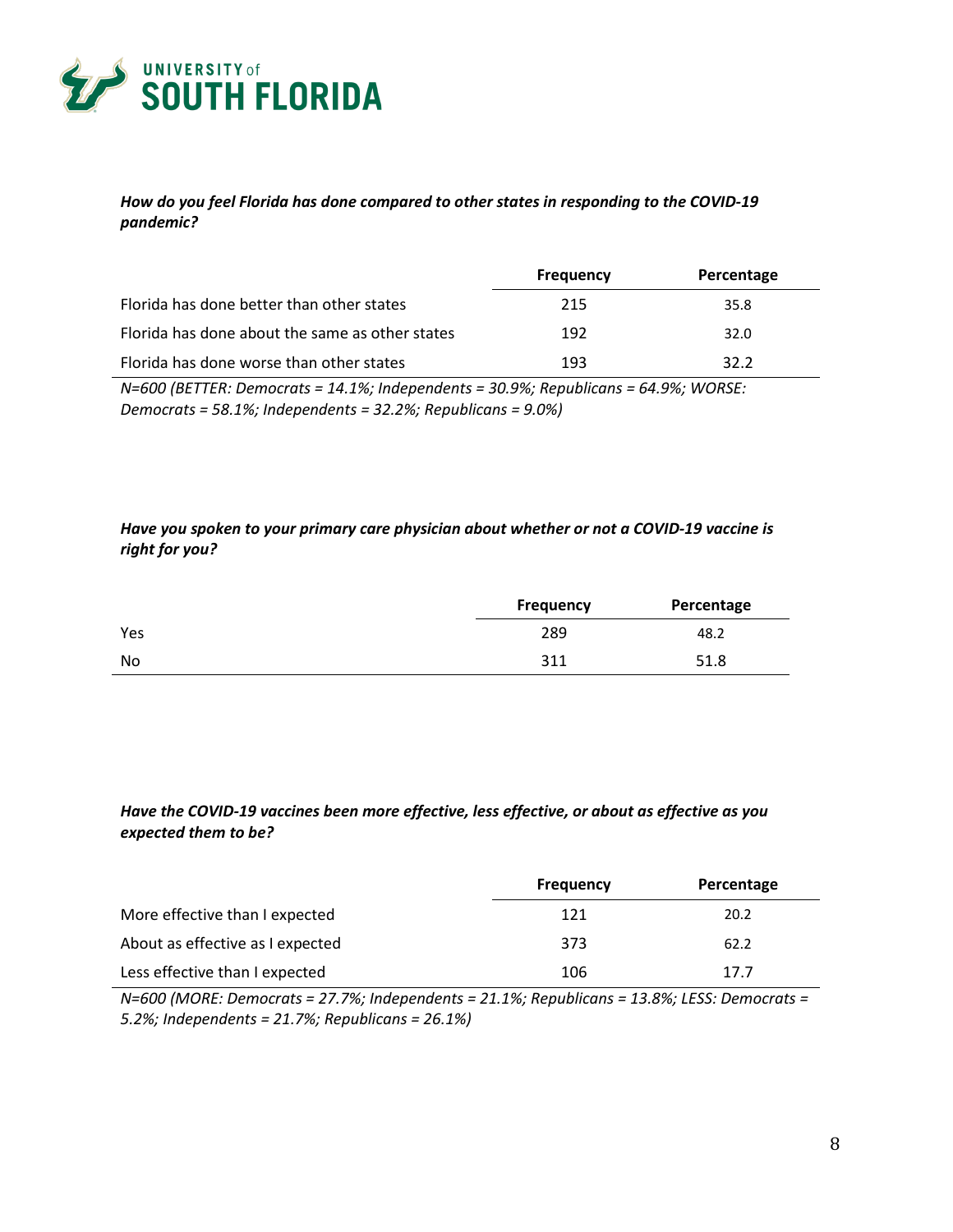

### *Do you believe that COVID-19 vaccines reduce the risk of hospitalization from COVID-19?*

|     | <b>Frequency</b> | Percentage |
|-----|------------------|------------|
| Yes | 458              | 76.3       |
| No  | 142              | 23.7       |

*N=600 (YES: Democrats = 88.0%; Independents =77.0%; Republicans = 68.6%)*

#### *Do you believe that COVID-19 vaccines reduce the risk of death from COVID-19?*

|     | <b>Frequency</b> | Percentage |
|-----|------------------|------------|
| Yes | 458              | 76.3       |
| No  | 142              | 23.7       |

*N=600 (YES: Democrats = 90.6%; Independents =75.7%; Republicans = 66.0%)*

#### *Have you already received at least one dose of a COVID-19 vaccine?*

|     | Frequency | Percentage |
|-----|-----------|------------|
| Yes | 455       | 75.8       |
| No  | 145       | 24.2       |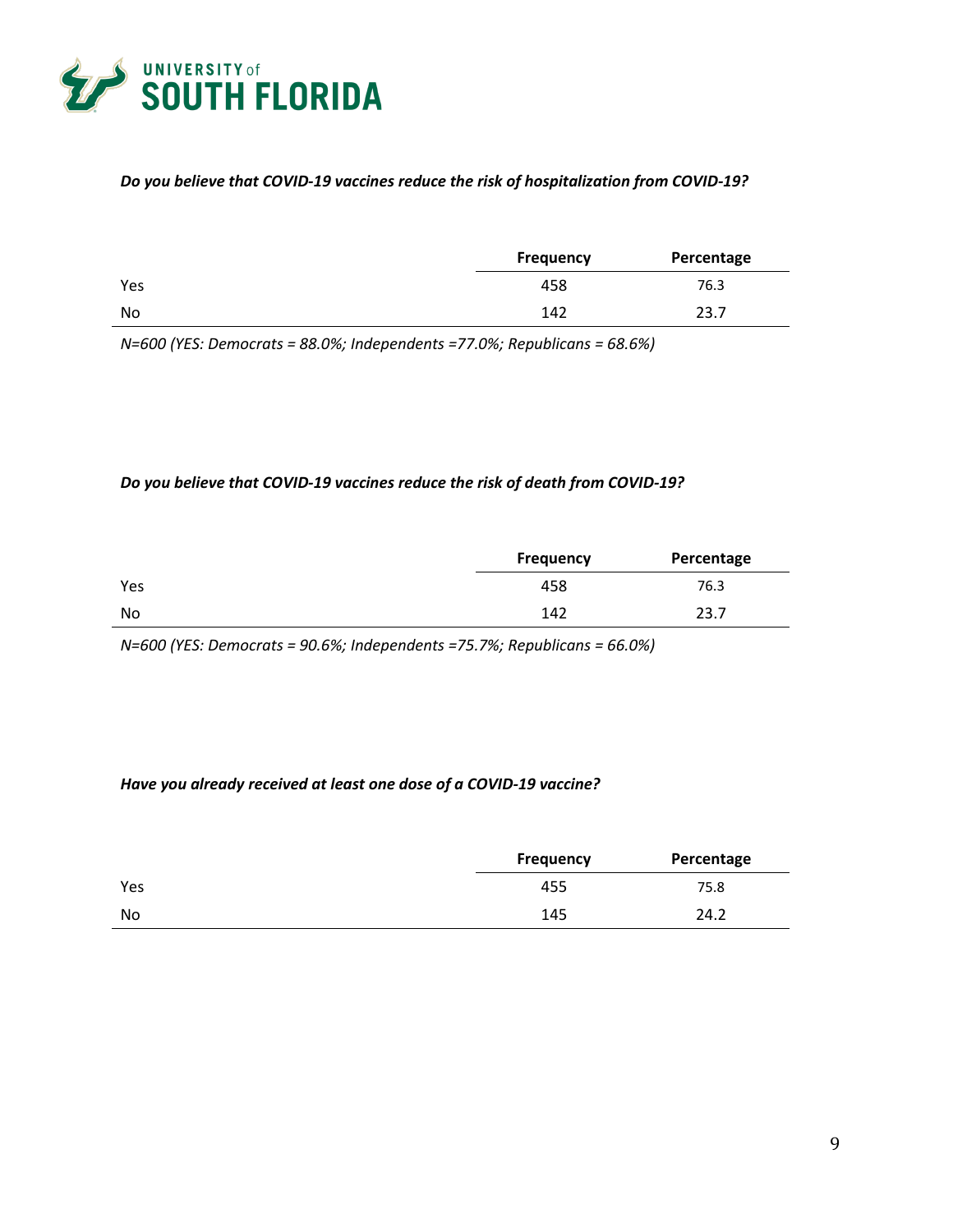

### *How likely will you be to receive annual booster shots of the COVID-19 vaccine if they are recommended by public health experts?*

|                   | <b>Frequency</b> | Percentage |
|-------------------|------------------|------------|
| Very Likely       | 244              | 53.6       |
| Somewhat Likely   | 114              | 25.1       |
| Not Very Likely   | 59               | 12.9       |
| Not at All Likely | 38               | 8.3        |

*Question was only asked to those who are currently vaccinated. (N=455)*

# **For which of the following reasons would you not be willing to receive a COVID-19 vaccine booster shot? (please check all that apply)**

|                                                                                                                    | <b>Frequency</b> | Percentage |
|--------------------------------------------------------------------------------------------------------------------|------------------|------------|
| I don't think that a booster shot is necessary                                                                     | 86               | 40.7       |
| I had side effects from the original COVID-19 vaccine                                                              | 51               | 24.2       |
| Regular booster shots would be an inconvenience                                                                    | 43               | 20.3       |
| I'm no longer worried about COVID-19                                                                               | 39               | 18.5       |
| I don't think that the vaccines work to prevent COVID-19                                                           | 36               | 17.1       |
| Concerned about the potential costs of future booster shots                                                        | 34               | 16.1       |
| Other<br>Question was only asked to those who did NOT report being "Very Likely" to receive COVID-19 booster shots | 13               | 6.2        |

*Question was only asked to those who did NOT report being "Very Likely" to receive COVID-19 booster shots if recommended by public health guidance. (N=211)*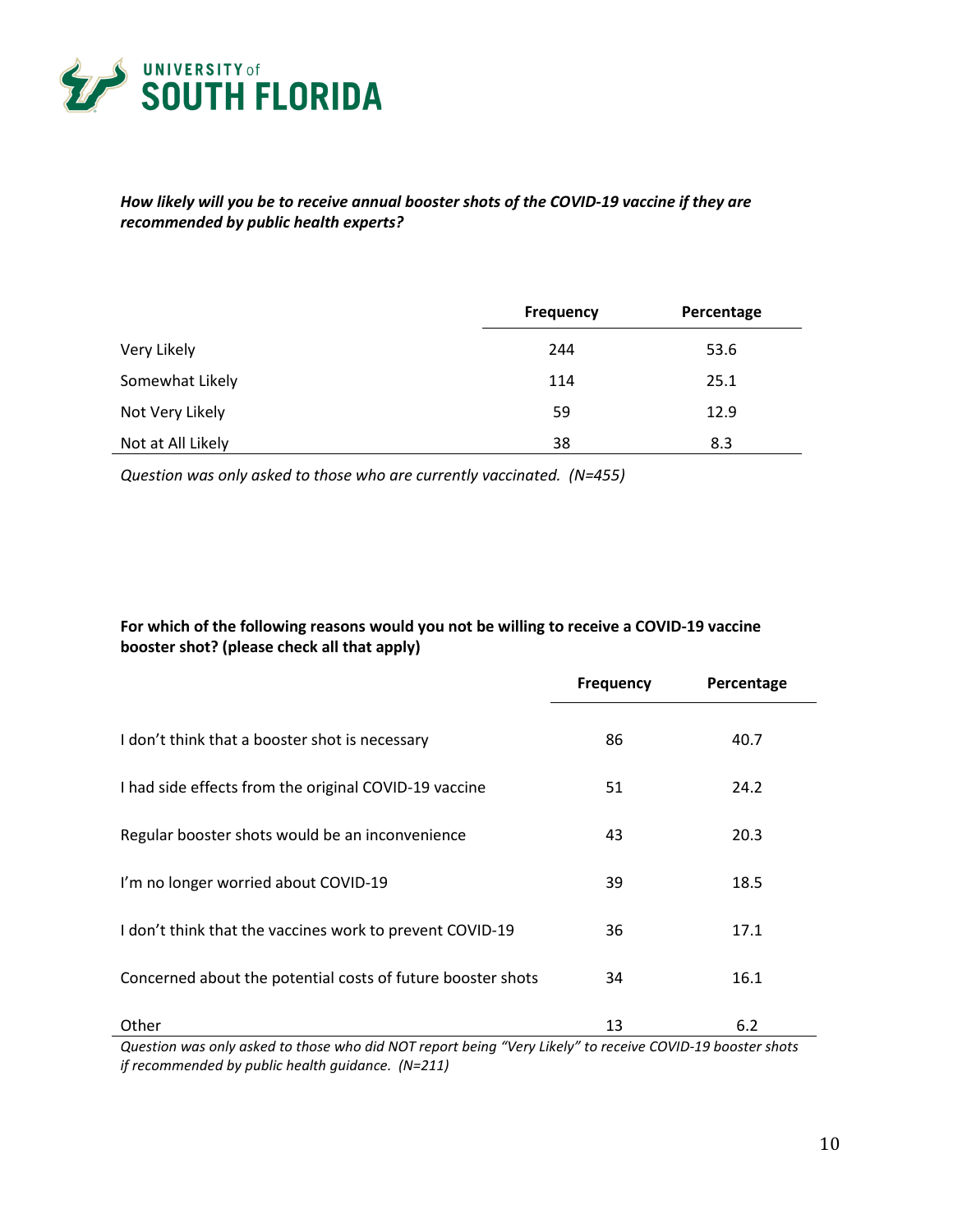

### *How closely are you following news about the current war in Ukraine?*

|                                                                                                       | <b>Frequency</b> | Percentage |
|-------------------------------------------------------------------------------------------------------|------------------|------------|
| Very Closely                                                                                          | 149              | 24.8       |
| Somewhat Closely                                                                                      | 326              | 54.3       |
| Not Very Closely                                                                                      | 100              | 16.7       |
| Not at All<br>$N=600$ Wary/Samowhat Closaly: Damosrats = 02.00%; Indonendants = 02.00%; Panublicans = | 25               | 4.2        |

*N=600 (Very/Somewhat Closely: Democrats = 82.8%; Independents = 82.3%; Republicans = 80.4%)*

## *How satisfied are you with the Biden Administration's handling of the Russia-Ukraine conflict so far?*

|                       | <b>Frequency</b> | Percentage |
|-----------------------|------------------|------------|
| Very Satisfied        | 98               | 16.3       |
| Somewhat Satisfied    | 162              | 27.0       |
| Somewhat Dissatisfied | 136              | 22.7       |
| Very Dissatisfied     | 141              | 23.5       |
| Unsure                | 63               | 10.5       |

*N=600 (Very/Somewhat Satisfied: Democrats = 70.2; Independents = 41.4%; Republicans = 18.7)*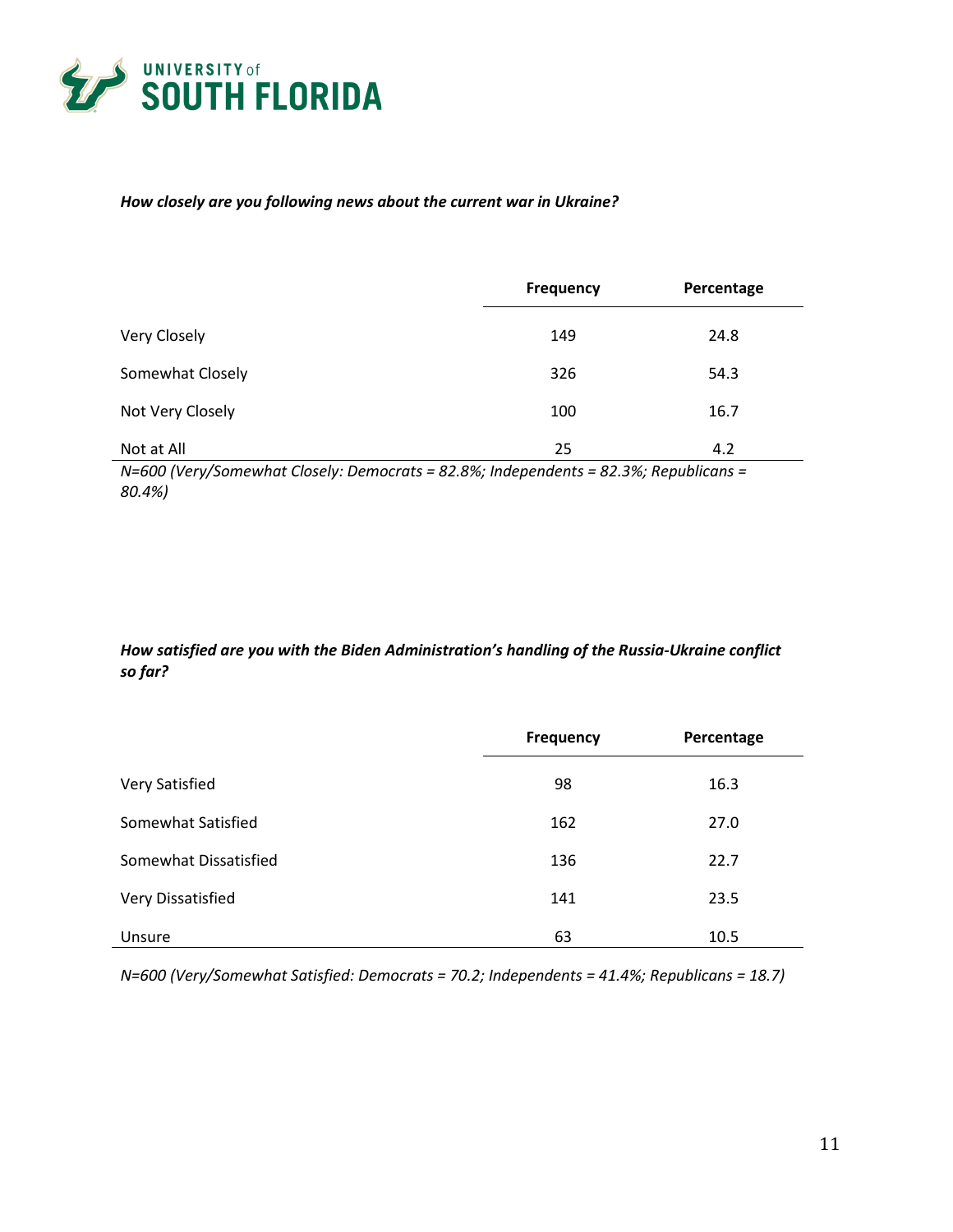

*Thinking about the economic sanctions that the United States has imposed on Russia, which of the following statements best describes your opinion?*

|                                                     | Frequency | Percentage |
|-----------------------------------------------------|-----------|------------|
| The U.S. response has not been aggressive enough    | 270       | 45.0       |
| The U.S. response has been appropriately aggressive | 202       | 33.7       |
| The U.S. response has been too aggressive           | 26        | 4.3        |
| Unsure                                              | 102       | 17.0       |

*N=600 (Not Aggressive Enough: Democrats = 35.1%; Independents =42.8%; Republicans = 60.1%)*

## *Would you support or oppose the United States providing additional military aid to Ukraine (in the form of conventional weapons and ammunition)?*

|                         | <b>Frequency</b> | Percentage |
|-------------------------|------------------|------------|
| <b>Strongly Support</b> | 259              | 43.2       |
| Somewhat Support        | 183              | 30.5       |
| Somewhat Oppose         | 48               | 8.0        |
| <b>Strongly Oppose</b>  | 51               | 8.5        |
| Unsure                  | 59               | 9.8        |

*N=600 (Strongly/Somewhat Support: Democrats = 79.0%; Independents = 71.7%; Republicans = 75.0%)*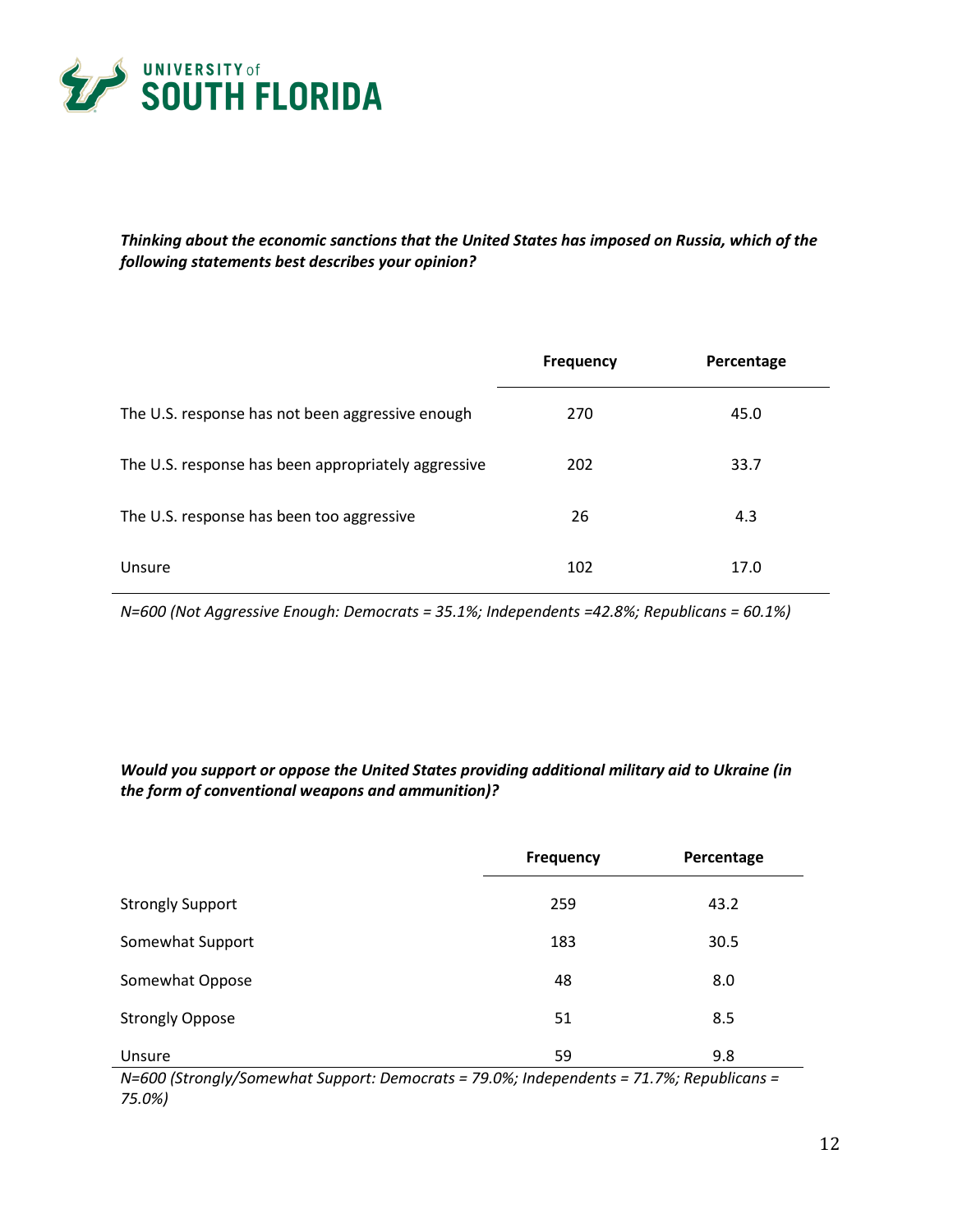

### *How concerned are you about the United States being drawn into a military conflict with Russia?*

|                      | <b>Frequency</b> | Percentage |
|----------------------|------------------|------------|
| Very Concerned       | 149              | 24.8       |
| Somewhat Concerned   | 295              | 49.2       |
| Not Very Concerned   | 121              | 20.2       |
| Not at All Concerned | 35               | 5.8        |

*N=600 (Very/Somewhat Concerned: Democrats =77.0%; Independents = 77.0%; Republicans = 69.2%)*

### *In your opinion, how important is the NATO alliance to America's security?*

|                      | <b>Frequency</b> | Percentage |
|----------------------|------------------|------------|
| Very Important       | 301              | 50.2       |
| Somewhat Important   | 161              | 26.8       |
| Not Very Important   | 44               | 7.3        |
| Not at All Important | 21               | 3.5        |
| Unsure               | 73               | 12.2       |

*N=600 (Very/Somewhat Important: Democrats = 85.3%; Independents = 75.7%; Republicans = 74.4%)*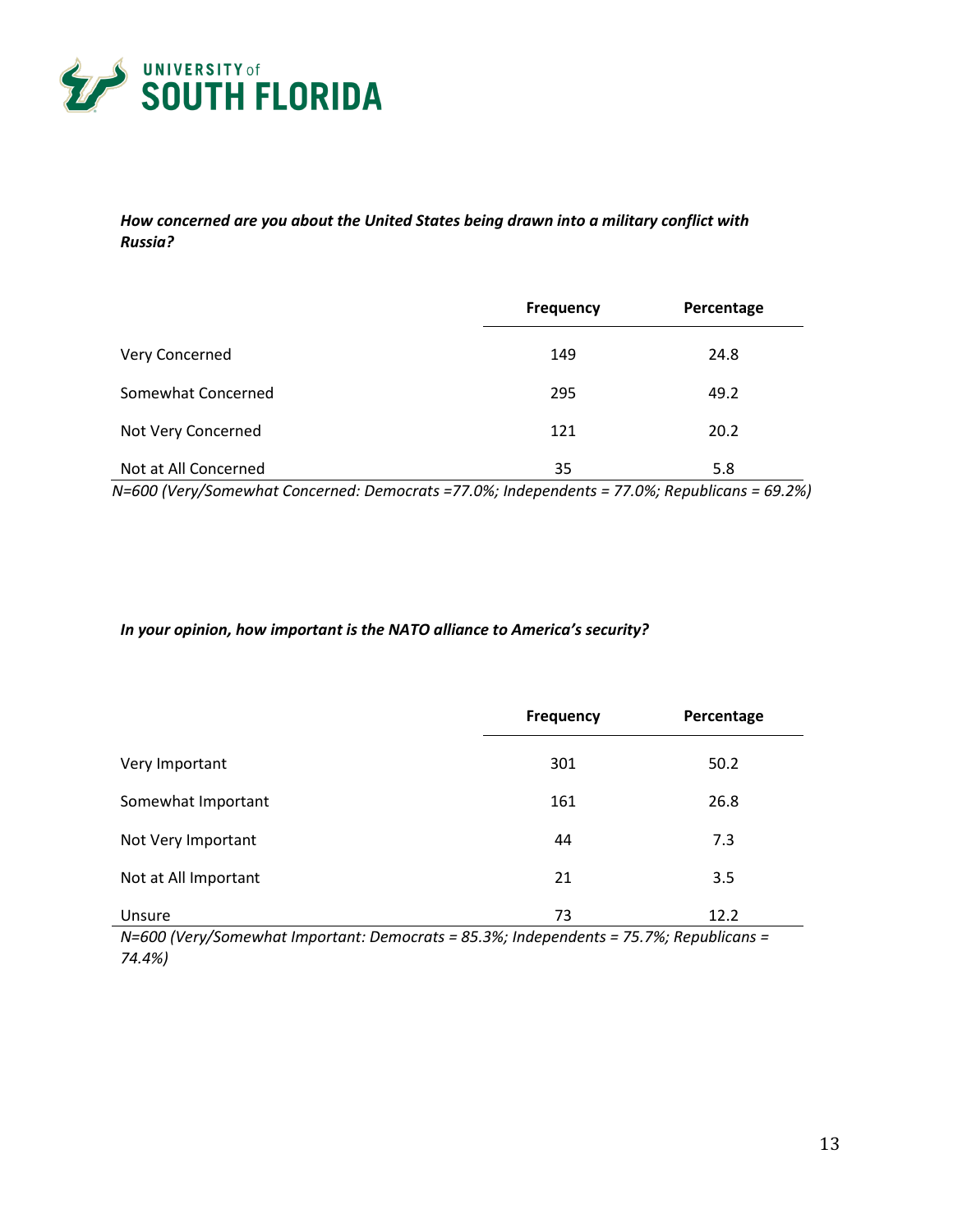

*The State of Florida currently holds as much as \$300 million in investments that are linked to Russia and Russian based companies. In your opinion, how important is it for the State of Florida to divest of these assets in response to Russia's invasion of Ukraine?*

|                      | <b>Frequency</b> | Percentage |
|----------------------|------------------|------------|
| Very Important       | 256              | 42.7       |
| Somewhat Important   | 260              | 43.3       |
| Not Very Important   | 45               | 7.5        |
| Not at All Important | 39               | 6.5        |

*N=600 (Very/Somewhat Important: Democrats = 91.6%; Independents = 84.9%; Republicans = 82.5%)*

*Would you support or oppose the State of Florida accepting Ukrainian refugees who have been displaced by the current conflict?*

|                         | <b>Frequency</b> | Percentage |
|-------------------------|------------------|------------|
| <b>Strongly Support</b> | 234              | 39.0       |
| Somewhat Support        | 227              | 37.8       |
| Somewhat Oppose         | 78               | 13.0       |
| <b>Strongly Oppose</b>  | 61               | 10.2       |

*N=600 (Strongly/Somewhat Support: Democrats = 89.0%; Independents = 77.0%; Republicans = 66.0%)*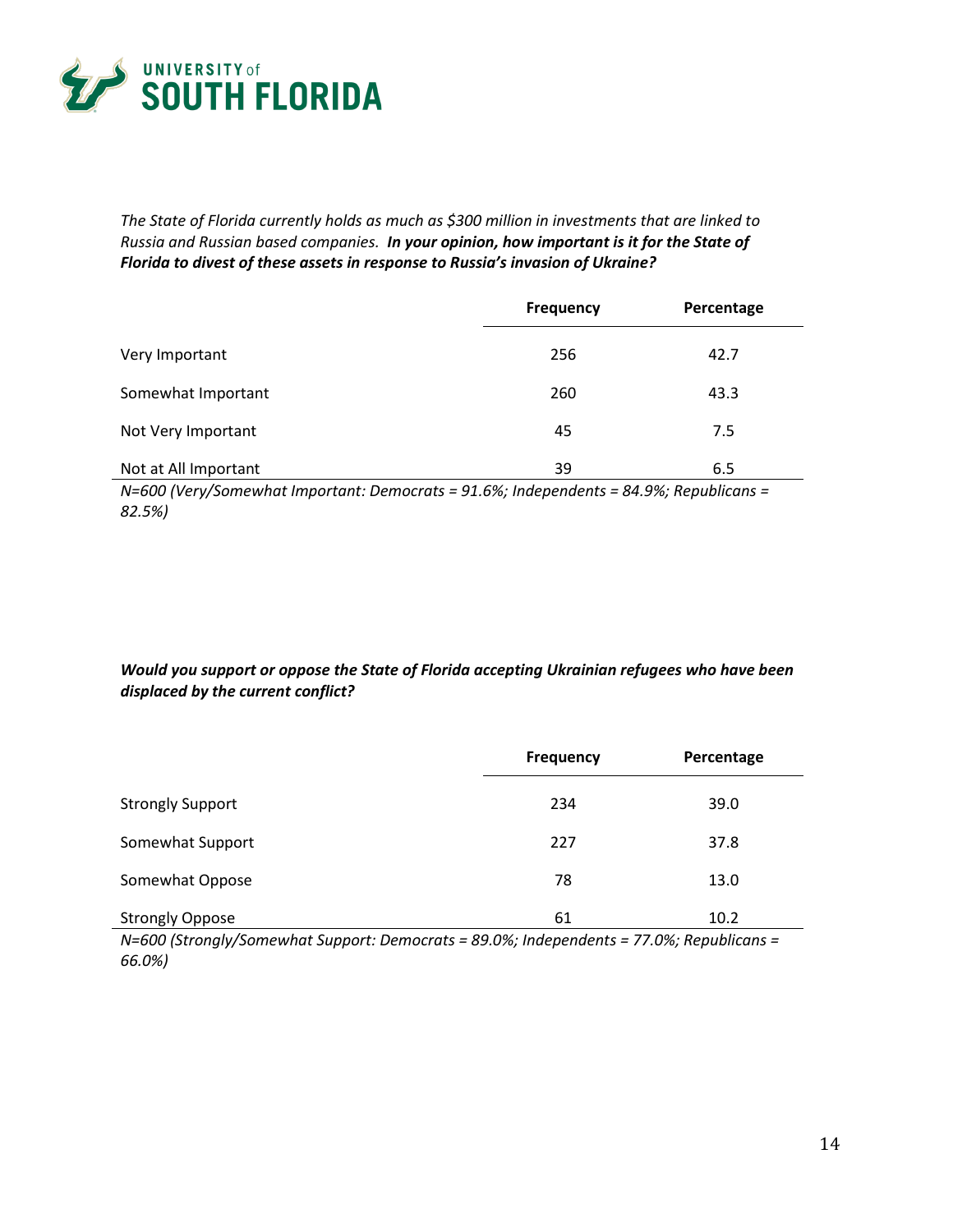

### **Survey Information**

600 adult Floridians were surveyed via an online web-panel using an industry leading market research provider. The survey was fielded from March 31<sup>st</sup> through April 12<sup>th</sup> 2022, and the results are reported with a 95% confidence level and a margin of error of +/- 4. Respondents were selected via stratified, quota sampling to ensure a representative sample. Balanced quotas for gender, age, race/ethnicity, education and party affiliation were determined based on data from the U.S. Census Bureau, Florida's Department of State, and Florida's Office of Economic and Demographic Research (EDR). Quotas were stratified by region of the state for geographical representativeness.

#### **Table A1 Sample Comparison**

|                                                       | <b>USF Survey Sample</b> | Florida Demographics* |
|-------------------------------------------------------|--------------------------|-----------------------|
| Gender                                                |                          |                       |
| Female                                                | 51.5%                    | 51.1%                 |
| Male                                                  | 47.3%                    | 48.9%                 |
| Other                                                 | 1.2%                     |                       |
| Age                                                   |                          |                       |
| 18-24                                                 | 9.0%                     | 10.8%                 |
| 25-44                                                 | 31.2%                    | 31.2%                 |
| 45-64                                                 | 33.3%                    | 32.4%                 |
| $65+$                                                 | 26.5%                    | 25.6%                 |
| Race                                                  |                          |                       |
| <b>Black/African American</b>                         | 17.3%                    | 16.9%                 |
| White/Caucasian                                       | 77.7%                    | 77.3%                 |
| Other                                                 | 5.0%                     | 5.8%                  |
| Ethnicity                                             |                          |                       |
| Hispanic                                              | 27.0%                    | 26.4%                 |
| Non-Hispanic                                          | 73.0%                    | 73.6%                 |
| Education                                             |                          |                       |
| Less than 4 Year Degree                               | 69.2%                    | 69.5%                 |
| 4 Year Degree (or higher)                             | 30.8%                    | 30.5%                 |
| Political Affiliation (registered voters only, n=540) |                          |                       |
| Democrat                                              | 35.4%                    | 36.2%                 |
| Independent                                           | 28.1%                    | 26.4%                 |
| Republican                                            | 34.8%                    | 35.7%                 |
| Other                                                 | 1.7%                     | 1.7%                  |
| Region                                                |                          |                       |
| Panhandle                                             | 7.2%                     | 7.2%                  |
| Northeast Florida                                     | 13.0%                    | 12.4%                 |
| <b>Central Florida</b>                                | 25.7%                    | 25.5%                 |
| West Coast                                            | 22.3%                    | 21.9%                 |
| Southeast Florida                                     | 31.8%                    | 32.9%                 |

\*Gender, race, ethnicity, and region quotas based on U.S. Census Bureau's Population Estimates Program (PEP): [https://www.census.gov/quickfacts](https://www.census.gov/quickfacts%E2%80%8C/FL) [/FL](https://www.census.gov/quickfacts%E2%80%8C/FL) Age quotas based on Florida Office of Economic and Demographic Research (EDR)[: http://edr.state.fl.us/Content/population-demographics/](http://edr.state.fl.us/Content/population-demographics/data/index-floridaproducts.cfm) [data/index-floridaproducts.cfm](http://edr.state.fl.us/Content/population-demographics/data/index-floridaproducts.cfm) Political Affiliation quotas based on Florida Division of Elections [https://dos.myflorida.com/elections/data-statistics/voter](https://dos.myflorida.com/elections/data-statistics/voter-registration-statistics/voter-registration-reportsxlsx/voter-registration-by-party-affiliation/)[registration-statistics/voter-registration-reportsxlsx/voter-registration-by-party-affiliation/](https://dos.myflorida.com/elections/data-statistics/voter-registration-statistics/voter-registration-reportsxlsx/voter-registration-by-party-affiliation/)